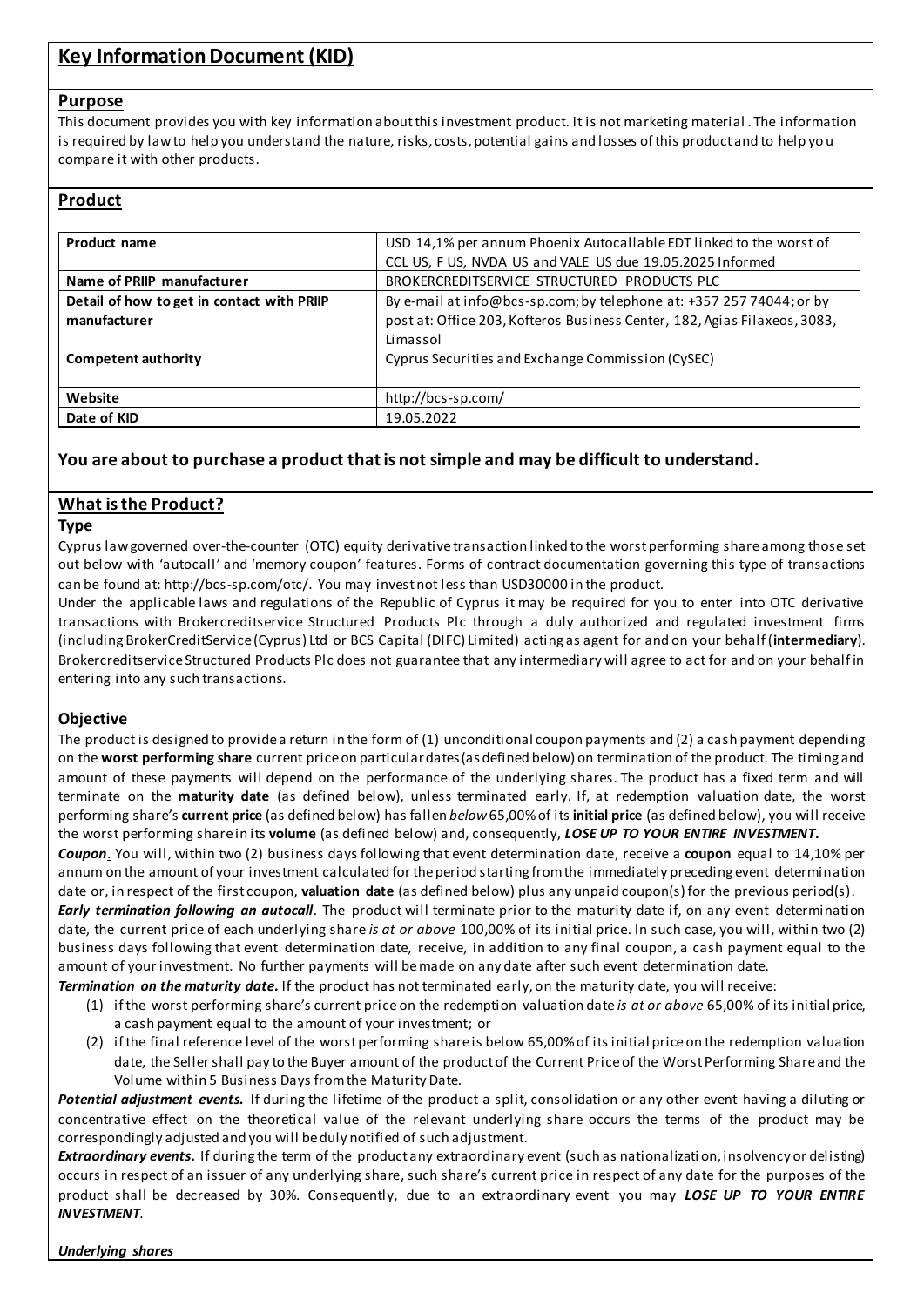| Ticker                                    | <b>Issuer</b>                                                                                                                                   |  | <b>ISIN</b>                                                                                                    | <b>Currency</b> |                                                                                          |  |
|-------------------------------------------|-------------------------------------------------------------------------------------------------------------------------------------------------|--|----------------------------------------------------------------------------------------------------------------|-----------------|------------------------------------------------------------------------------------------|--|
| CCL US                                    | Carnival Corporation                                                                                                                            |  | PA1436583006                                                                                                   | USD             |                                                                                          |  |
| F US                                      | Ford Motor Co                                                                                                                                   |  | US3453708600                                                                                                   | <b>USD</b>      |                                                                                          |  |
| NVDA US                                   | <b>NVIDIA Corporation</b>                                                                                                                       |  | US67066G1040                                                                                                   | <b>USD</b>      |                                                                                          |  |
| VALE US                                   | Vale SA ADR                                                                                                                                     |  | US91912E1055                                                                                                   | <b>USD</b>      |                                                                                          |  |
| <b>Definitions</b>                        |                                                                                                                                                 |  |                                                                                                                |                 |                                                                                          |  |
| <b>Current price:</b>                     |                                                                                                                                                 |  |                                                                                                                |                 | The closing price of an underlying share as of an event determination date, redemption   |  |
| Volume:                                   |                                                                                                                                                 |  | valuation date or early termination valuation date<br>initial price rounding down to the nearest whole number. |                 | In respect of each share - the amount of your investment divided by 100% of such share's |  |
|                                           | <b>Event determination dates:</b>                                                                                                               |  | Quarterly following the valuation date                                                                         |                 |                                                                                          |  |
| Initial price:                            |                                                                                                                                                 |  | The closing price of an underlying share as of the valuation date                                              |                 |                                                                                          |  |
| 19.05.2025<br><b>Redemption Valuation</b> |                                                                                                                                                 |  |                                                                                                                |                 |                                                                                          |  |
| Date:                                     |                                                                                                                                                 |  |                                                                                                                |                 |                                                                                          |  |
| 19.05.2025<br>Maturity date:              |                                                                                                                                                 |  |                                                                                                                |                 |                                                                                          |  |
|                                           | Valuation date:<br>19.05.2022                                                                                                                   |  |                                                                                                                |                 |                                                                                          |  |
|                                           | For a given date, the underlying share with the worst performance between the initial price<br>Worst performing share:<br>and the current price |  |                                                                                                                |                 |                                                                                          |  |
|                                           | Intended retail investor                                                                                                                        |  |                                                                                                                |                 |                                                                                          |  |

This product is intended to be offered to retail investors who fulfil all of the criteria below:

1. they have prior experience in investing in derivative products;

2. they can understand the interaction between the conditional payments under the product and the underlying shares' market performance;

- 3. they can afford to have their invested capital locked in for the full term of the product;
- 4. they can afford to lose part or all of the capital invested in the product;

5. they can understand the essence of extraordinary events, and comprehend the negative effect that such events can have on the product's financial result.

# **What are the risks and what could I get in return?**

#### **Risk indicator**



The summary risk indicator is a guide to the level of risk of this product compared to other products. It shows how likely it is that the product will lose money because of movements on the market or because we are not able to pay you. We h ave classified this product as 6 out of 7, which is an over aggressive risk class and rates the potential losses from product performance at a high level. This product does not include any protection from future market performance **so you could lose some or all of your investment**.

Tax regime in your residence jurisdiction may affect the product's overall return.

**Be aware of currency risk:** If the currency of your account is different to the currency of this product, you will be exposed to the risk of suffering a loss as a result of the conversion of the currency of the product into the account currency. This risk is not considered in the indicator shown above.

For detailed information about all risks relating to the product please refer to the manufacturer's website: : http://bcs-sp.com/ **Performance scenarios**

| Investment USD 10000     |                                      |                  |                  |                                                    |
|--------------------------|--------------------------------------|------------------|------------------|----------------------------------------------------|
| <b>Scenarios</b>         |                                      | 12 months        | 24 months        | Maturity, 3 years,<br>(Recommended holding period) |
| Stress scenario          | What you might get back after costs: | USD 7,503        | <b>USD 5,885</b> | USD 4,334                                          |
|                          | Average return each year:            | $-24.97%$        | $-23.27%$        | $-24.32%$                                          |
| Unfavourable<br>scenario | What you might get back after costs: | <b>USD 8.703</b> | USD 6.970        | USD 5,201                                          |
|                          | Average return each year:            | $-12.97%$        | $-16.50%$        | $-19.58%$                                          |
| Moderate                 | What you might get back after costs: | USD 9,606        | USD 9,241        | <b>USD 8.175</b>                                   |
| scenario                 | Average return each year:            | $-3.94%$         | $-3.87%$         | $-6.50%$                                           |
|                          | What you might get back after costs: | USD 10.449       | USD 11,958       | USD 14.230                                         |